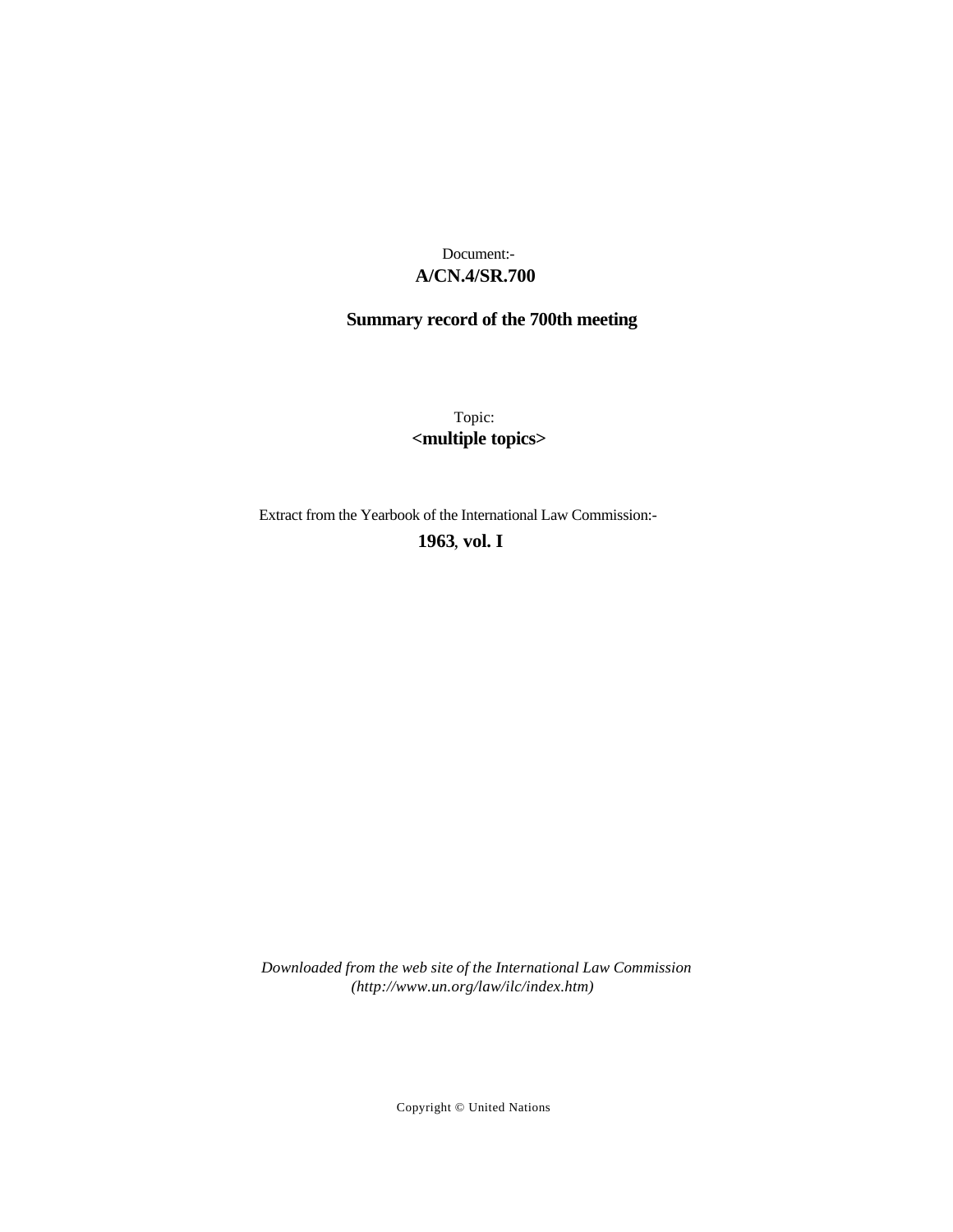the problem. He himself had been extremely interested to hear an exposition of the general principles which mankind rightly aspired to enforce; but the Commission had to solve an urgent problem.

75. Mr. Verdross had shown the way, which was that laid down in the Charter. Article 33 provided that " the parties to any dispute... shall... seek a solution ...". But in article 25, paragraph 4 *(b)* of the Special Rapporteur's draft, the search was abandoned in favour of an offer to refer the dispute to " an impartial tribunal, organ or authority." He therefore proposed that paragraph 4*(a)* should be amended to read:

" seek to arrive at an agreement with the other party or parties on the measures specified in the notice or on the means of reaching a settlement of the dispute."

76. Mr. BRIGGS said that he interpreted the provisions of paragraph 4 *(b),* which were probably the key provisions of the whole article, in the same manner as the Special Rapporteur.

77. Article 25 fell far short of establishing compulsory jurisdiction and to him that was a matter for regret. His own preference would have been for a system like that proposed by the previous Special Rapporteur, under which the State claiming the right to annul, repudiate, denounce or suspend a treaty must offer to submit the matter to an appropriate tribunal to be agreed upon between the parties or, failing such agreement, to the International Court of Justice.<sup>3</sup>

78. The present Special Rapporteur, however, had not put forward any such system of compulsory jurisdiction, but had included in his article the requirement that the claimant party must show good faith by expressing a willingness to submit the matter to some means of peaceful settlement.

79. He attached great importance to the retention of article 25, even in the absence of a provision for the compulsory jurisdiction of the International Court, since without such an article, the draft on the law of treaties would be of little value and hardly worth submitting to governments.

80. As Mr. Rosenne had pointed out, many of the provisions of the draft articles were in the nature of progressive development rather than codification of international law. In some instances, the draft articles conferred rights of denunciation and unilateral release from treaty obligations which did not at present exist in international law. It was essential that those innovations should be hedged about with safeguards, and that was the purpose of article 25.

81. He was much concerned about the point made by the Chairman, that if a claimant party proposed conciliation the other party could reply that, since the dispute concerned a legal question, it was not willing to accept that mode of settlement, but was fully prepared to submit the dispute to the International Court of Justice. Was that a rejection of an offer ? Would a right of unilateral action by the claimant State follow from such a disagreement on methods of settlement ? Some light had been thrown on that difficult question by Mr. Bartos and Mr. Ago, but one of the main difficulties was the time factor, since negotiations for a settlement might drag on for a very long time.

The meeting rose at 12.45 p.m.

#### **700th MEETING**

*Friday, 14 June 1963, at 9.30 a.m.*

*Chairman:* Mr. Eduardo JIMfiNEZ de ARfiCHAGA

### **Law of Treaties (A/CN.4/156 and Addenda)** [Item 1 of the agenda] *{continued)*

1. The CHAIRMAN invited the Commission to continue consideration of article 25 in section IV of the Special Rapporteur's second report. (A/CN.4/156/Add.2).

ARTICLE 25 (ANNULMENT, DENUNCIATION, TERMINATION OR SUSPENSION OF TREATY OBLIGATIONS UNDER A RIGHT ARISING BY OPERATION OF LAW) *{continued)*

2. Mr. EL-ERIAN said the replies given by the Special Rapporteur to the question put by members had made it possible to isolate those general problems which could only complicate the Commission's work on article 25. It was now agreed that the Commission was not discussing the general question of the settlement of disputes or a final clause on that subject, such as it had discussed in connexion with the draft on arbitral procedure and certain other drafts. Article 25 related to the question of unilateral denunciation of treaties. Some check on unilateral denunciation had to be provided, but in so doing it was essential to avoid getting involved in the question of compulsory jurisdiction by establishing too rigid a procedure for the settlement of disputes.

3. The article was formulated in very general terms. Its provisions applied not only to the unilateral denunciation of a treaty by one of the parties on the ground of a change in the circumstances or a breach by another party, but also to annulment, suspension, and withdrawal on constitutional grounds, fraud, error, coercion, illegality *ab initio* and supervening illegality. The wide range of those provisions made it essential that the rule established should be a flexible one.

4. As he had already had occasion to point out, there was a close relationship between the development of substantive rules of international law and that of methods of pacific settlement of disputes. Neither should be subordinated to the other; the adoption of substantive rules of international law should not be made dependent on a certain formula for the settlement of disputes. But the converse was also true; the settlement of disputes

<sup>3</sup>  *Yearbook of the International Law Commission,* 1958, Vol. II (United Nations publication, Sales No.: 58.V.1, Vol. II), p. 29, article 23, para. 3.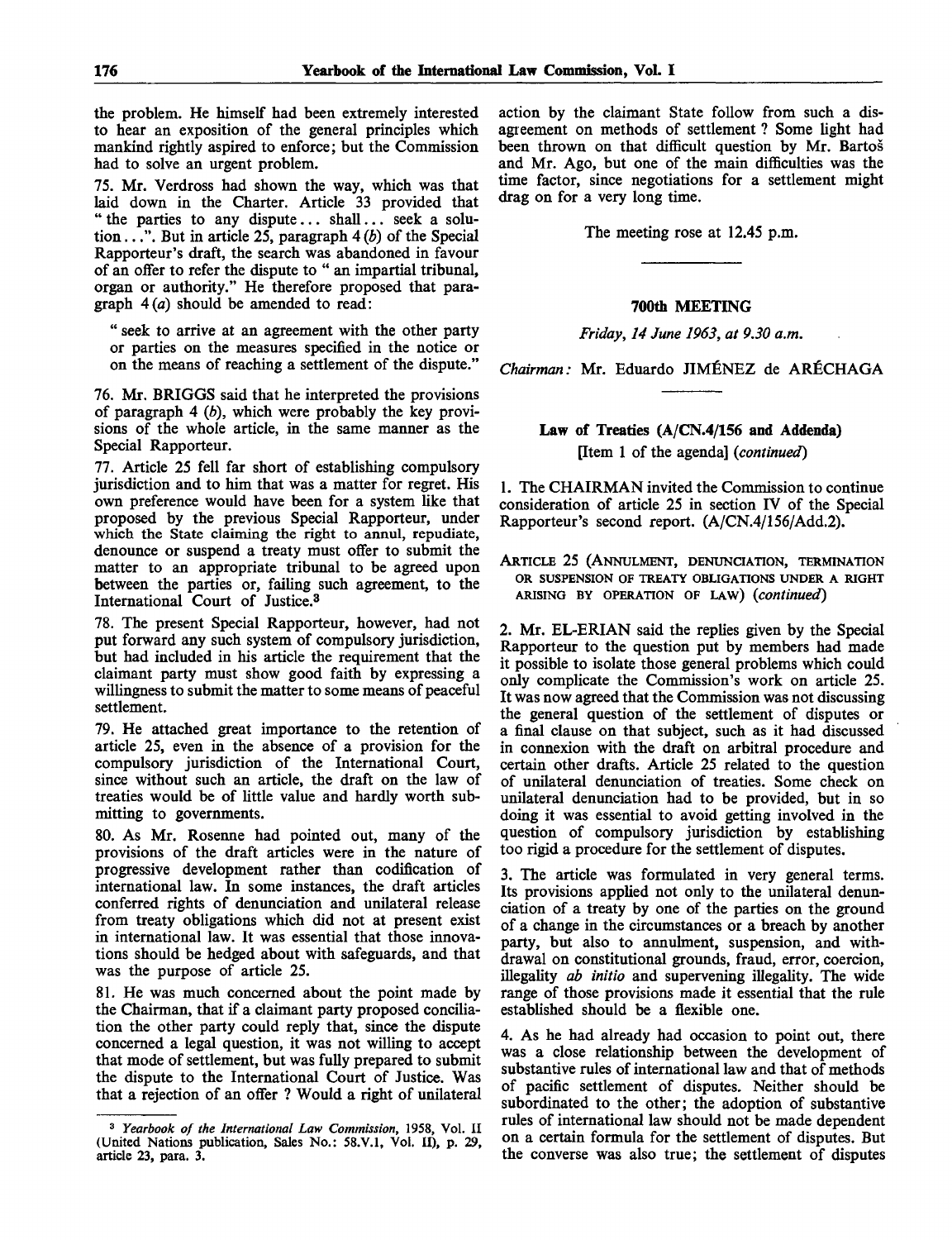should not be made dependent on agreement on certain substantive rules. Work on the development of both subjects should be parallel.

5. The problem of methods of pacific settlement of disputes was a complex one and all international lawyers looked forward to the establishment of effective machinery for the purpose. Political realities must be considered, however, as well as the present stage of development of the institutions for pacific settlement. The United Nations Charter contained carefully balanced provisions on the subject, of which Article 33 and the optional clause on the compulsory jurisdiction of the International Court of Justice were particularly noteworthy. Any attempt to interfere with that delicate balance could only be harmful.

6. With regard to the various provisions of article 25, the approach adopted in paragraph 1 was satisfactory; it was inspired by the Hague Conventions and by the approach to the problem of the use of force in the League of Nations Covenant.

7. Paragraph 4 set out the checks on unilateral claims. Sub-paragraph *(a)* stated that the parties must seek to arrive at an agreement by negotiation, while in the event of failure, sub-paragraph *(b)* provided that other means of pacific settlement should be tried. The question arose, however, what would happen if no agreement were reached on the choice of method. He did not think it was possible to find a completely water-tight solution; in fact, anything of the kind would probably involve abolishing the right of unilateral denunciation altogether.

8. It had been admitted that, in certain exceptional circumstances, there existed a right of unilateral denunciation after due compliance with certain procedures and with due regard for certain safeguards. If that right were made dependent on agreement by the respondent party, or on adjudication by a particular organ, it would cease to exist for practical purposes.

9. Consequently, he could not accept paragraphs 5 and 6 in their present form and he hoped the Drafting Committee would formulate a more satisfactory text. As the provisions now stood, if matters reached a deadlock, the treaty remained binding — it was not even suspended. During the discussion on the doctrine of *rebus sic stantibus,* Mr. Briggs had suggested provisional suspension subject to definitive, judicial determination. In the case of a treaty void for illegality because of a breach of a *jus cogens* rule, paragraphs 5 and 6 as they stood could have the result that the claimant party could not even suspend the operation of the treaty.

10. It would not serve any useful purpose to discuss at great length whether the rule in article 25 constituted an existing rule of law. Both in the Commission and in the two Conferences on the Law of the Sea, there had been an exhaustive discussion on whether the threemile limit was a rule of international law. The real question was whether it was a good rule or a bad rule, and because the Commission had not settled that question, the task of the Conferences on the Law of the Sea had been rendered more difficult. For the same reason, and particularly because many of the provisions being **12**

adopted on the law of treaties constituted progressive development of international law, the emphasis should not be on what the rules were, but on what the rules should be.

11. Mr. ELIAS said that the discussion had centred largely on the question whether compulsory jurisdiction was acceptable or not. Personally, he would have welcomed a detailed discussion on certain other points which seemed to him equally deserving of attention.

12. One was the implications of paragraphs  $1(c)$  and 1 *(d),* while another concerned paragraph 3 and the reasons which, rightly in his opinion, had led the Special Rapporteur to adopt a different approach from that of the previous special rapporteur in the corresponding provision of his draft. A third was the point raised by Mr. Bartoš, to which Mr. El-Erian had also referred, namely, the possible suspension of the treaty pending the settlement of the questions at issue.

13. Paragraph 7 was in the nature of a *sui generis* provision. The principle which it embodied appeared to him unexceptionable, but it would be desirable to examine more closely the proposed formulation, and also the question whether certain qualifications should not be introduced.

14. He noted with concern that important matters of principle were being referred to the Drafting Committee, which was gradually becoming a sort of Executive Committee of the Commission.

15. Mr. TSURUOKA thought it was true to say that all the members of the Commission were in favour of international jurisdiction and recognized the moral and legal principle that no one could take the law into his own hands. He welcomed that unanimity, for a contrary attitude could have disastrous consequences. History offered the example of a case whose consequences had been particularly tragic: the case of Japan, which had formerly been suspicious of any international jurisdiction. Only at the cost of a crushing defeat had it changed its attitude. Since then, Japan had had no distrust of international tribunals, still less of the International Court of Justice. It welcomed, in particular, the permanent presence on the Court of distinguished representatives of the Soviet legal system. It might, moreover, be questioned whether, in the course of their forty years' history, the Permanent Court of International Justice or the International Court of Justice had ever been so partial or incompetent as to warrant distrust. And if they had, it would surely be better to try to dispel such distrust than merely to note it.

16. He agreed with those members who regarded article 25 as the key article of a series of provisions concerning the essential validity of treaties, which offered an effective and at the same time equitable safeguard for the order of conventional international law.

17. He approved of paragraphs 1 and 2, but would make a few comments on them later in connexion with article 24, paragraph 3.

18. He suggested that in the first sentence of paragraph 3, the words " shall be free to carry out ", should be replaced by the words " shall carry out "; that amendment would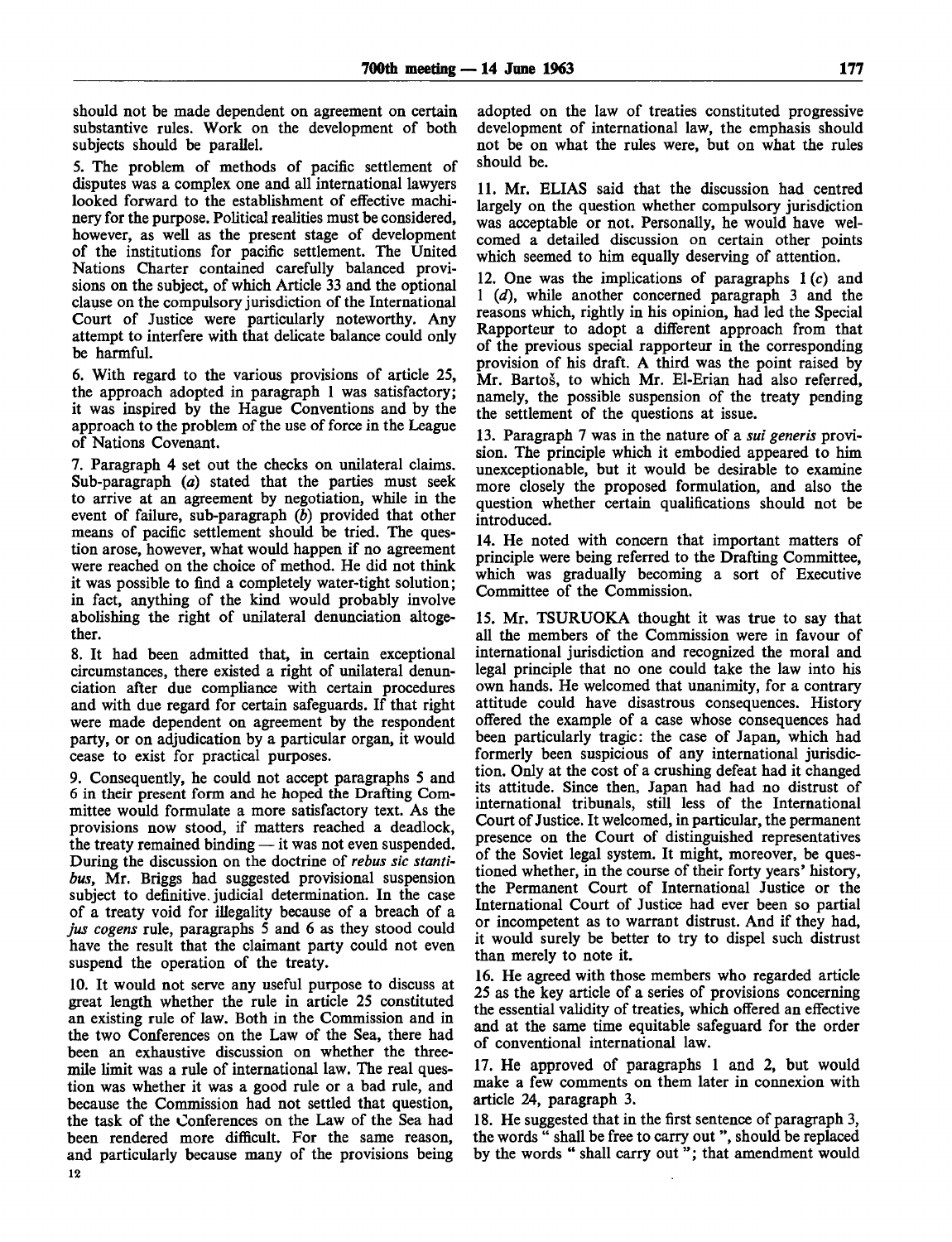have the advantage of avoiding the uncertainty which might arise through indecision or inaction on the part of the claimant party; it would also be justified by the principle of estoppel if article 4 was adopted.

19. With regard to paragraph 4, if recourse to international arbitration was accepted, the question of the compulsory jurisdiction of the Court did not arise — in fact it was excluded. Again, in view of the essentially legal nature of the problem, he would prefer, though he would not press the point, that the " impartial... organ or authority" should be confined to arbitration and the Court.

20. Paragraph 4 made no provision for the case in which the claimant party, after the failure of negotiations, did not offer the other party the possibility of recourse to an impartial authority. In his view, the notice ceased to be valid in such a case.

21. Apart from those points, he approved of the Special Rapporteur's text.

22. The CHAIRMAN, speaking as a member of the Commission, said he agreed with the Special Rapporteur and with the majority of the members on the need for a specific article on denunciation procedure. Without an article offering some guarantee of impartial or third party determination of the grounds on which a State sought to invalidate or denounce a treaty, the Commission's draft would be doomed.

23. Whether the proposed rules constituted *lex lata* or *lexferenda* it was indisputable that the articles adopted at the present session were enlarging or developing the law on termination and invalidity of treaties. That process would inevitably increase and encourage claims from States which were dissatisfied with certain treaties and wished to be released from them. In some cases, that change would be a useful and healthy development, but at the same time there would also be an increase in claims made in bad faith. It was therefore necessary to provide safeguards in order to prevent unfounded assertions, if the Commission wished to avoid encouraging violations of the principle *nemo judex in causa sua,* which was an existing rule of international law.

24. With regard to the practical provisions to be embodied in the article, he fully agreed with the pragmatic and realistic approach adopted by the Special Rapporteur. He also endorsed the view expressed in paragraph 6 of the commentary that the ideal solution would be to make all cases of invalidity subject either to the compulsory jurisdiction of the International Court of Justice or to compulsory arbitration, but that, having regard to the difficulties which proposals for compulsory jurisdiction had encountered at the Geneva Conference of 1958 on the Law of the Sea, it did not seem possible to adopt that solution. He wished, however, to place on record his own support for the compulsory jurisdiction of the International Court of Justice and compulsory arbitration as the ideal solution.

25. With regard to paragraph  $4(b)$ , on which he had put a question to the Special Rapporteur at the previous meeting (para. 40), it was understood that the Drafting Committee would try to find a text which met that difficulty. Personally, he must confess that he had not been satisfied with the answers given. In his view, the answer must be based on the provisions of the United Nations Charter, particularly Articles 11, 33 and 36. Article 33 laid down that the parties to any dispute should seek a solution by peaceful means of their own choice. Thus, the selection of the method of settlement had to be made by agreement between the parties and no party was entitled to impose a particular method of settlement which might give it some special advantage. The claimant State was not entitled, under the Charter, to select a particular method of settlement, and paragraph *4(b)* of article 25 should not be interpreted as giving it the right to release itself from its obligations under the treaty if the offer of a particular method were not accepted by the respondent party. On the other hand, neither could the respondent party impose a particular method of settlement which it might regard as more favourable to its own interests. Consequently, the respondent State should not be given, as it was under paragraph 4 *(b),* the right to reject the offer by the claimant State and to confront the claimant State with the alternative of choosing a method of settlement suitable to the respondent State or remaining bound by the treaty; that would be contrary to the principle of equal rights of States, laid down in the Charter.

26. The theory of the Charter was that every dispute must have what Article 26, paiagraph 1, termed " appropriate procedures or methods of adjustment"; in other words, the method selected should be adequate to provide a peaceful settlement of the kind of dispute which had arisen. If a disagreement arose over the choice of procedures, there must clearly be a second round of negotiations for the purpose of agreeing on a method of settlement. Failing such agreement, the parties would have to refer the dispute to the General Assembly or the Security Council, or to the appropriate regional body.

27. There appeared to be a gap in paragraph *4(b),* for it omitted any reference to regional arrangements. That omission could raise *a contrario* doubts regarding the competence of regional bodies, a result which he was certain was not intended by the Special Rapporteur.

28. Article 36, paragraph 3, of the Charter provided that " legal disputes should as a general rule be referred by the parties to the International Court of Justice in accordance with the provisions of the Statute of the Court ", and of course the kind of dispute that could arise concerning the validity or termination of a treaty would, in the majority of cases, be a "legal dispute" In making that point he was not trying to introduce compulsory jurisdiction by the back door. Article 36 provided that legal disputes should be referred to the Court in accordance with the provisions of the Statute of the Court; that meant that the jurisdiction of the Court must be accepted voluntarily by an *ad hoc* agreement after the dispute had arisen.

29. If a State started a legal dispute concerning the validity or the termination of a treaty, the least that could be required, to enable it to obtain release from the treaty, was that it should be prepared to accept adjudication of the legal dispute by an impartial third party.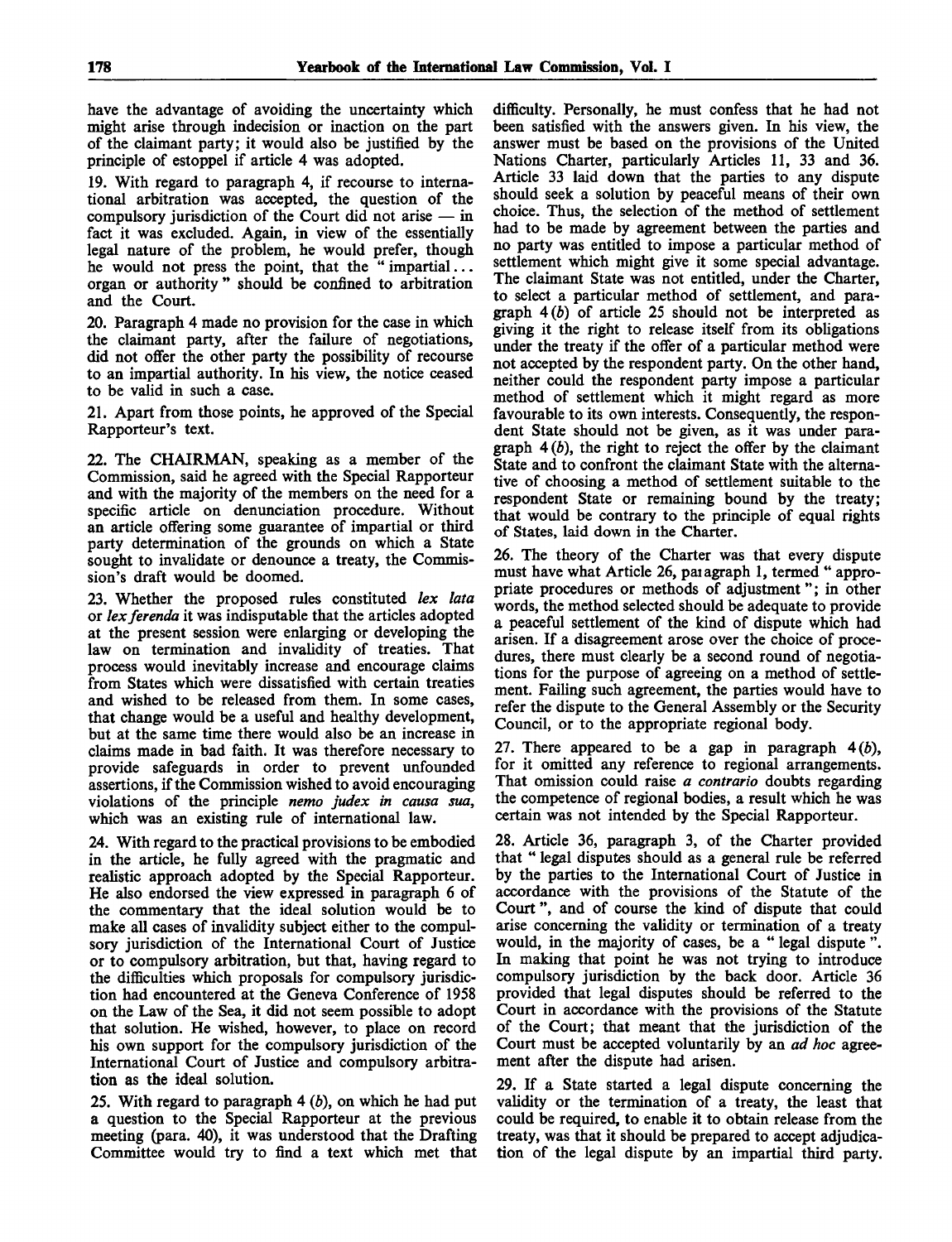Accordingly, he could not agree with Mr. Ago's reply to the question he had asked at the previous meeting (para. 40) that, if the respondent State offered to submit the dispute to the Court only, the claimant State would be entitled to release itself from its obligations. If such an offer was accompanied by an expression of willingness to have appropriate procedure recommended by a competent organ, which might well be the Court, it should not be considered as a reply releasing the claimant State from its treaty obligations.

30. In his opinion, the offer by the claimant State of a particular mode of settlement should be met by the respondent State with an expression of a willingness to have the dispute submitted to the competent organ — the Security Council, the General Assembly or a regional body — for consideration and recommendation of the most appropriate procedure for settlement. That could not be regarded as a refusal and as entitling the claimant State to release itself from its obligations. Such entitlement should only follow if the respondent party showed itself unwilling to submit the dispute to the appropriate mode of settlement.

31. Mr. CASTRÉN said that he agreed with the judicious observations just made by the Chairman. The reason why he had asked to speak again was that article 25 was of such vital importance; the Commission had to take a position on certain fundamental principles of international law and settle questions of great practical importance.

32. The discussion had shown that there were some gaps in the draft and obscurities which might give rise to different interpretations. Although some members were theoretically in favour of compulsory jurisdiction, they nevertheless thought it necessary to be realistic and avoid introducing that method of settlement into the draft. That attitude was understandable and he therefore wished to draw attention once again to the proposal he had made in his previous statement (698th meeting, para. 73): a solution should be sought which was at the same time capable of application in practice and in conformity with the rule of law.

33. As Mr. Yasseen had pointed out, one of the parties to a treaty should not be favoured at the expense of the others, for it was impossible to tell beforehand whether the parties were acting in good faith. Only a neutral and impartial body was in a position to give an objective reply. As the parties had the right to challenge the findings or to reject the proposals of a commission of inquiry, mediation or conciliation, the claimant party was entitled to propose a more effective method, namely, arbitration or judicial settlement, if it wished to press its claim. The other party was in no way bound to accept that offer, but rejection would give the claimant party the right to denounce the treaty or, in some cases, to declare it void. If the other party accepted the offer, there was no problem.

34. There remained the case in which the claimant party was not prepared to resort to arbitration or judicial settlement. It then had no right to denounce or annul the treaty, for such action could lead to anarchy in international relations. Of the alternatives — unilateral

change or maintenance of an existing situation — the *status quo* was to be preferred. That was the position under Article 14 of the United Nations Charter. If the General Assembly itself, the principal organ of the United Nations, could not, against the will of the parties, alter a treaty which had created a situation regarded as unsatisfactory, how could one party to a treaty be given the right to do so ?

35. Again, Chapter IV of the Charter, on the pacific settlement of disputes, only laid down that the parties should seek a solution by negotiation and that if they failed to agree the Security Council should recommend more effective procedures. That system might not be satisfactory, but it was certainly preferable to a resort to force.

36. The Special Rapporteur's commentary on article 22, concerning the *clausu a rebus sic stantibus,* showed that although the clause had not usually been rejected in State practice, States had always reacted very strongly against the unilateral denunciation of treaties.

37. Some members had been critical of judicial settlement. But even though the composition of the International Court of Justice, its Statute and its rules of procedure might not meet everyone's wishes, there always remained the more flexible procedure of arbitration.

38. He accepted Mr. Tabibi's proposal that a time-limit be set for carrying out the various acts provided for in paragraph 4.

39. Mr. GROS said he wished to express his opinion on an important problem which had been raised at the previous meeting and which Mr. Tsuruoka had taken up again at the present meeting, namely, the situation regarding acceptance of the jurisdiction of the International Court of Justice.

40. Various reasons had been put forward to explain why the International Court's jurisdiction was at present accepted by only a small number of States; one of those reasons had been its composition. From a purely legal point of view, in the light of Article 26, paragraph 2, of the Statute of the Court, which provided that the Court might at any time form a chamber for dealing with a particular case and that the number of judges to constitute such a chamber should be determined by the Court whith the approval of the parties, and in the light of Article 28, it seemed difficult to affirm that one respected the competence and impartiality of all the judges, and at the same time to criticise the composition of the Court; for among the judges the States concerned could certainly find at least three to whom such criticism did not apply. States could decide the composition of the chamber as they wished, and if some of them were both advocates of international jurisdiction and uneasy about the present composition of the Court, it was surprising that Article 26, paragraph 2, of the Statute had never once been invoked since the Court existed. He therefore challenged the explanation that the present position in regard to acceptances of international jurisdiction by States was due to the composition of the Court.

41. The Commission might perhaps succeed in remedying the situation by a different approach to the difficulties.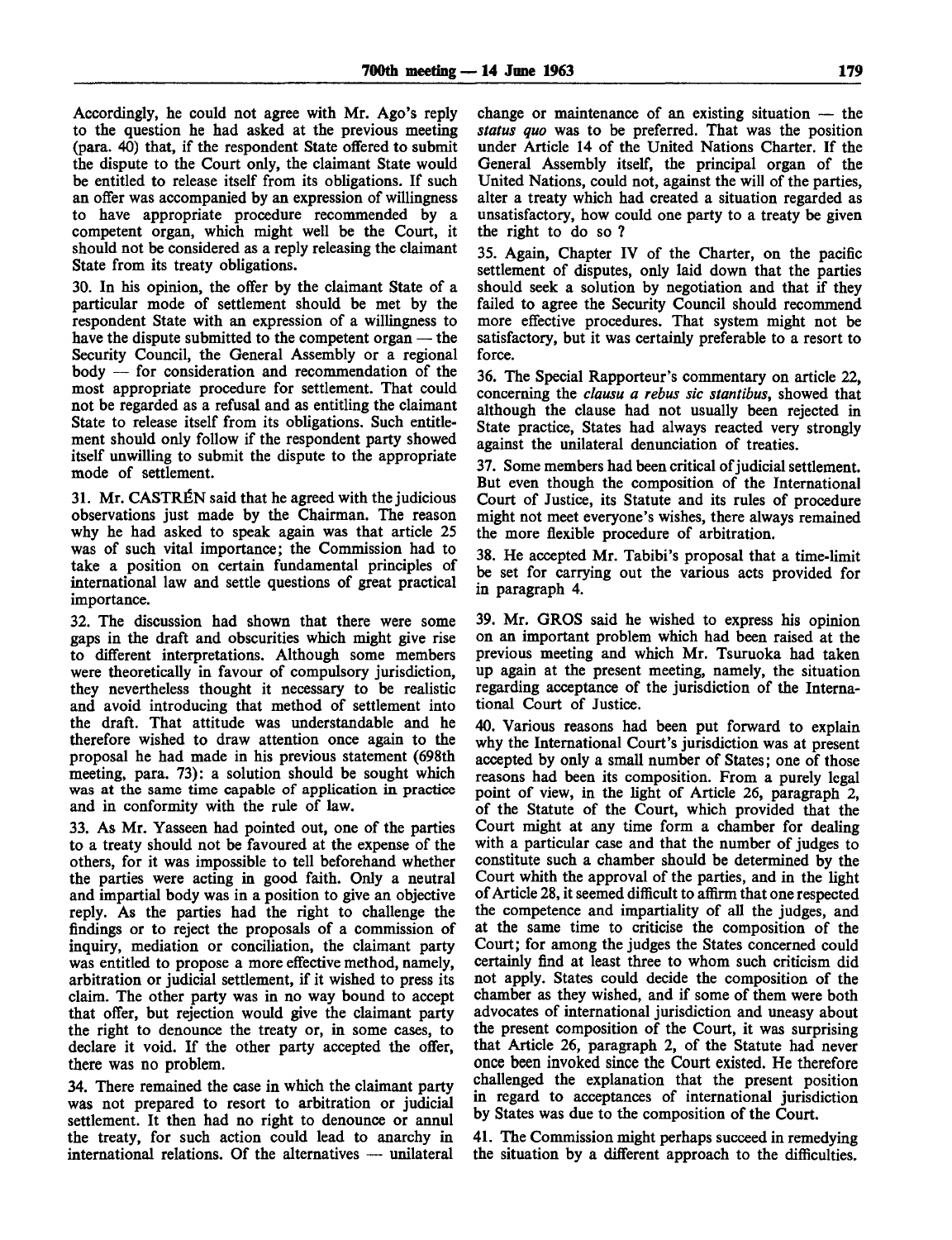Admittedly, many States were reluctant to accept the Court's jurisdiction, and several had made important reservations. The French Government's reservation, in particular, had been criticized, but it had since been modified. To anyone concerned with the advancement of international law, it was evident that those problems were constantly evolving. Leaving aside the psychological and political reasons for the situation, with which the Commission was not concerned, it could be said that one of the main legal reasons was the existence of some measure of uncertainty regarding the substantive rules; the other was that in relations between States all matters were not necessarily within the competence of the Court. The latter point had been discussed by the Rapporteur to the Institut de Droit International in 1959.<sup>1</sup>

42. That situation was not peculiar to public international law, however. For instance, States had widely different conceptions of day-to-day economic and technical relations, and international commercial arbitration worked satisfactorily between States which managed to agree on the rules of law applicable and the appointment of an impartial judge. The socialist States concluded with foreign firms contracts for the building of factories or supply of goods which included provisions for the settlement of disputes by international arbitral tribunals belonging neither to the socialist State nor to the State of the foreign firm (for example, the tribunals appointed by the Arbitral Institute of the Stockholm Chamber of Commerce). When a dispute was brought before the Stockholm arbitral tribunal it could apply the rules laid down in the contract, and, if there were gaps, the generally recognized principles of commercial law, if the contract referred to them. Thus it was possible to agree both on a judge and on the law applicable in economic relations between States.

43. That was precisely what the Commission was endeavouring to do in public international law for relations between States. It was trying to draw up substantive rules acceptable to all the States in the international community. The first part of the task was to reach agreement on the rules of law. He saw no reason why it should not be possible to make parallel progress on the question of choosing a judge and on that of international commercial arbitration.

44. With regard to article 25, he associated himself with the Chairman's views. It would be inconceivable for a draft by the Commission to go less far than Article 33 of the United Nations Charter. The solution should accordingly be found by bringing article 25 into conformity with the methods of settlement recognized by the Charter.

45. Mr. TUNKIN said that he would not revert to the general problem of compulsory jurisdiction, since it was agreed that there was no intention of introducing it into article 25, whether in the form of compulsory arbitration or of the compulsory jurisdiction of the International Court of Justice. No doubt the Drafting Committee would find a form of words consonant with that idea.

1  *Annuaire de VInstitut de Droit International,* 1959, Vol. II, pp. 57 ff.

46. Before discussing the provisions of article 25, he wished to refer to the observations made by Mr. Gros. It was sometimes suggested by the advocates of compulsory jurisdiction that they were the real champions of the progressive development of international law, and that those who did not think it advisable to press for compulsory judicial settlement at the present stage of international relations were against such development. But that was not the case. By endeavouring to make the acceptance of judicial settlement a condition for the acceptance of substantive rules of law, the advocates of compulsory jurisdiction, however good their intentions, were acting in a manner detrimental to the progress of international law. Means of peaceful settlement of disputes should be further developed, but the progress of other branches of international law should not be made dependent on the development of that particular branch. Many States did not accept compulsory judicial settlement and had good reasons for that attitude.

47. With regard to the provisions of article 25, it would be an improvement if paragraphs 1 and 2 were shortened. They laid too much stress on such elementary ideas as the requirement that the notice must be in writing.

48. He agreed with the Chairman and Mr. Verdross that paragraph 4 *(a)* should be redrafted on the lines of Article 33 of the Charter.

49. Paragraph 6 certainly needed amendment, perhaps on the lines suggested by Mr. Tabibi, with a time-limit for carrying out the settlement procedure, whichever method might be chosen. He agreed with Mr. El-Erian that after expiry of the time-limit the claimant party should be entitled to take action, since otherwise the other party or parties would have been placed in an unduly favourable position.

50. If article 25 was to be made generally applicable to all the provisions in the draft it would have to be worded with great care. However, he had understood Mr. Rosenne to suggest that its provisions would apply only in cases in which the voidability and not the voidance of the treaty was at issue.

51. With regard to paragraph 7, he agreed that the provisions of article 25 should not apply if the treaty itself provided for the settlement of disputes arising out of its interpretation or application. That would be fully consonant with certain provisions in Part I of the draft.

52. If article 25 were framed in that manner it would include certain provisions *de lege ferenda,* according to which a claimant party would only be able to act unilaterally after failure to settle a dispute by means jointly agreed between the parties. In the absence of such a procedure the Commission would be driven to provide for some form of compulsory jurisdiction which, as he had said, would be both unacceptable and inadvisable at the present stage.

53. Mr. de LUNA said that although he agreed with the substance of Mr. Tsuruoka's view, he did not think that the words " organ or authority " should be deleted from sub-paragraph  $4(b)$ . As Sir Hersch Lauterpacht had very aptly observed, even if a compulsory jurisdic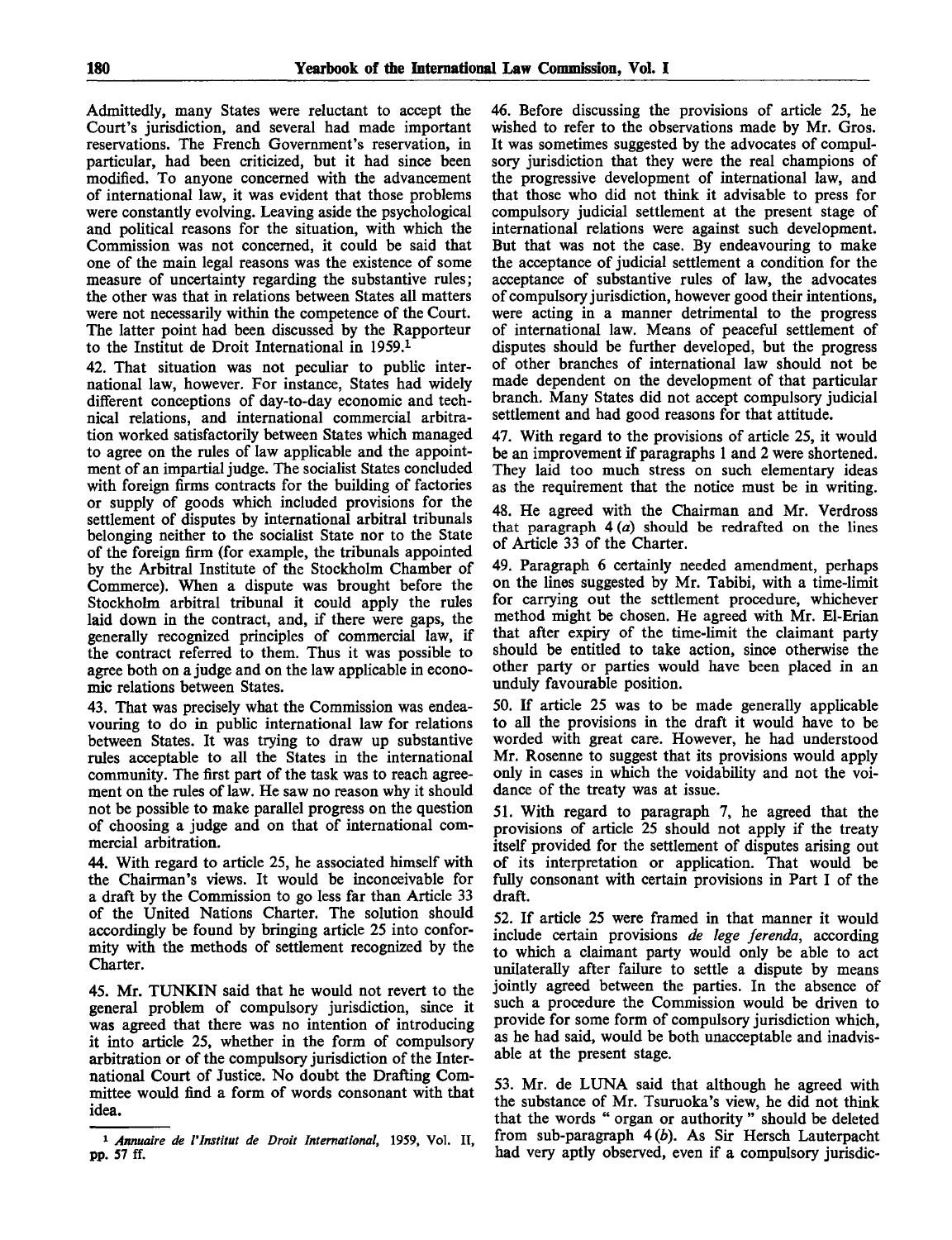tion should some day come to be universally recognized, it would probably be an illusion to suppose that that would greatly diminish all danger to peace and international security. Compulsory jurisdiction would not ensure effective settlement of the most serious disputes, which were mostly political. He would, therefore, suggest that the provisions of Article 33 of the United Nations Charter should be added to paragraph *4(b),* but that provision should also be made for the settlement of disputes which did not threaten international peace and security, such as a dispute about the termination of a commercial treaty.

54. Sir Humphrey WALDOCK, Special Rapporteur, said there seemed to be general agreement on the need to include in article 25 provisions — though somewhat modified — on the lines of those he had included in  $-$  on the lines of those he had included in paragraphs 4, 5 and 6, but without imposing upon the parties the obligation to refer differences to compulsory jurisdiction. Some members seemed to have come round to that view with regret and would have preferred to go further in the direction of compulsory jurisdiction. As he had explained in the commentary, that had never been his intention, not because he was opposed to the principle, but because the present climate of opinion had to be taken into account. He should also add that his view had not been prompted by any lack of confidence in the International Court of Justice. Admittedly certain international developments might call for changes in the Court, but those were political questions with which the Commission need not concern itself.

55. In seeking to devise procedural checks on a claimant party to prevent arbitrary unilateral denunciations of a treaty, he had been directly inspired by the procedures enumerated in Article 33 of the Charter, but he had not followed that wording exactly because the Article was expressly concerned with disputes likely to endanger the maintenance of international peace and security. His hesitation to do so did not appear to be shared by other members and he was willing to bring paragraph 4 *(b)* more closely into line with Article 33 and also to make a reference to regional bodies, as suggested by the Chairman, though in fact he had not overlooked that point, which was covered by the reference to an authority.

56. In recognition of the fact that the parties could not be forced to accept a particular means of settling their dispute, he had proposed that the choice should be made by agreement between them.

57. In paragraph 4 he had come up against the classical difficulty confronting anyone drafting a provision on the peaceful settlement of disputes: how an international jurisdiction was to be established. Perhaps in some respects the drafting of article 25 had been a little loose, but that had been partly deliberate. Though it was highly desirable that the parties should arrive at a definite settlement if a claim were contested, that might not always prove possible in practice, and rather than aim at the achievement of a perfect system for the settlement of disputes, the Commission should be mainly concerned to go as far as possible in supplying proper safeguards for the

application of the rules laid down in the draft, which would prevent unilateral denunciations out of hand.

58. Among the kind of eventualities it was not easy to provide for was a disagreement between the parties occurring after some particular means of settlement had been initiated; for example, they might be unable to agree on the terms of a *compromis.* Or it might be difficult to determine whether an objecting State had in fact declined to follow a particular means of settlement or not.

59. He disagreed with the view that either the claimant or the objecting party would be helpless in the event of failure to reach agreement on a means of settling the dispute, because it was always open to either of them to refer the matter to the Security Council or the General Assembly.

60. Nor was it correct to assume, as had been done by some members, that the claimant would necessarily be the injured party. In fact, the claimant might well be trying to force termination on the other party on invalid grounds.

61. While appreciating the reasons why some members wished to set a time-limit in paragraph 6, he pointed out that the procedure for settlement of a dispute might be lengthy and it would be undesirable to introduce a kind of guillotine whereby, if it had not been concluded within the specified period, the claimant State would be entitled to take unilateral action.

62. Contrary to the opinion expressed by some members, who seemed to favour a more or less general right of suspension, he feared that that might encourage claimant States, after making their notification, to raise difficulties about the procedure to be followed for the settlement of the dispute and then at once resort to suspension, after which the possibility of reaching a settlement would be greatly diminished. In paragraph 6 he had provided for a right of suspension, but only by agreement between the parties or in pursuance of a decision or recommendation by the tribunal or authority to which the dispute had been referred. Mr. Castren had criticised his reference to a recommendation because it might not have binding effect, but that had been inserted to cover cases in which a dispute was referred to the Security Council or the General Assembly.

63. Mr. Rosenne had raised the question of what should be the scope of article 25 and whether it ought to be made applicable to all the rules stated in sections II and III. In fact, he had specified the particular articles because in some cases article 25 might not be applicable: for example, when termination took place in accordance with a right of notice laid down in the treaty itself, though even in those circumstances disputes could arise if the right to give notice of termination were made conditional on the existence of certain circumstances or the occurrence of an event. It might be argued that article 25 was not applicable when the right to terminate was invoked on grounds that the treaty was in conflict with *jus cogens*, because that would render it automatically void in accordance with the view taken by the Commission on article 13, but even such a case might raise serious issues of law because of a difference of opinion as to what